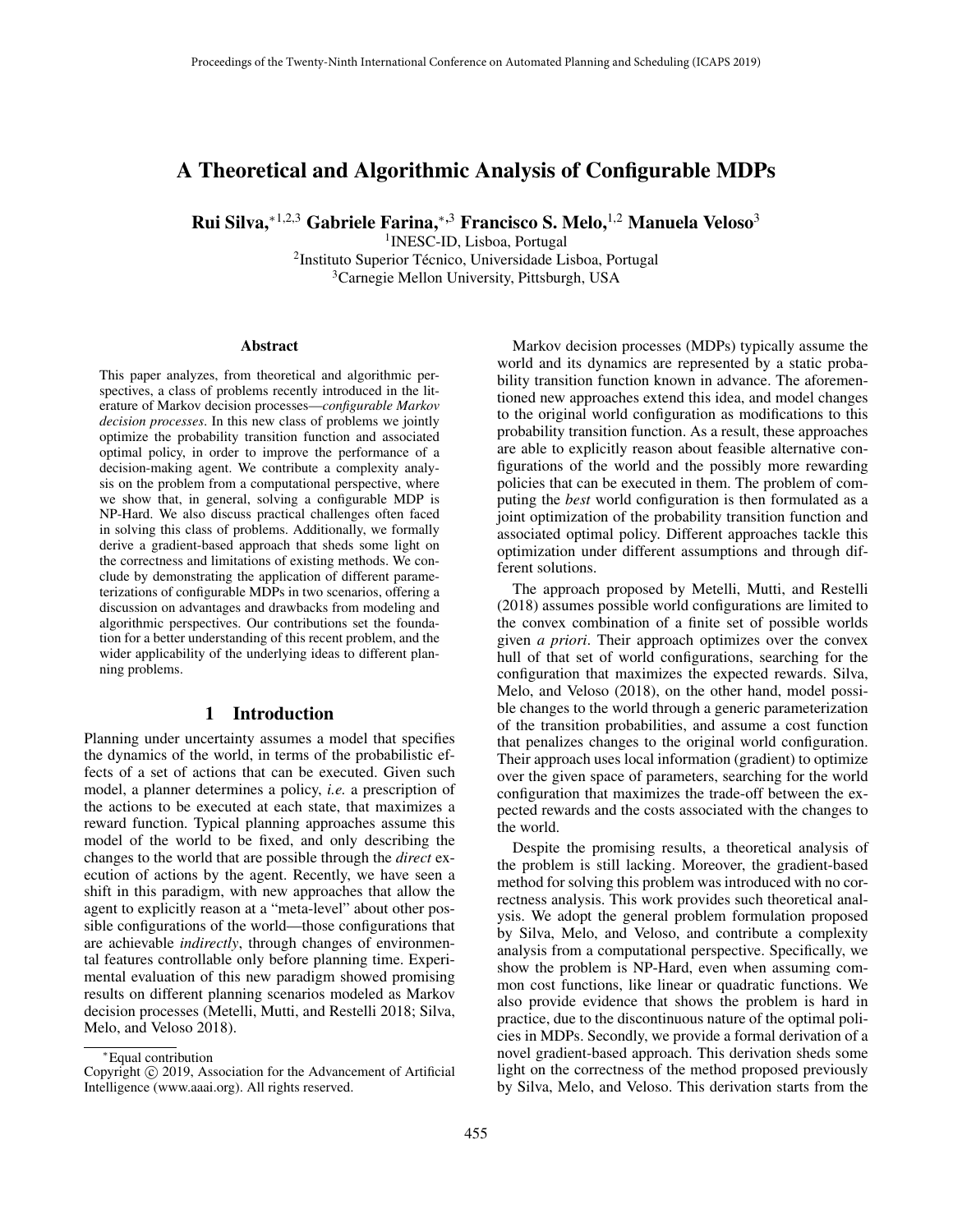exact differentiation of the optimization problem with respect to the transition probabilities, using the Karush-Kunh-Tucker conditions. Then, we show that the gradient-based method proposed before is actually an efficient alternative to this first method, which exploits the linear program structure of the MDP formulation as an optimization problem. In the end, we offer a discussion on different parameterizations of the transition probabilities, shedding some light on their advantages and drawbacks from both modeling and algorithmic perspectives.

# 2 Preliminaries

This section introduces the required background on Markov decision processes, and formally describes the problem addressed in this paper.

#### Markov Decision Processes

Markov decision process (MDP) is a tuple  $(\mathcal{X}, \mathcal{A}, P, r, \gamma, \mu_0)$ , describing a sequential decision problem under uncertainty.  $X$  is the set of states of the world and  $A$  is the repertoire of actions of the agent. When the agent takes an action  $a \in \mathcal{A}$  while in state  $x \in \mathcal{X}$ , the world transitions to state  $y \in \mathcal{X}$  with probability  $P(y | x, a)$ and the agent receives an immediate reward  $r(x, a)$ . The discount factor  $\gamma \in [0, 1)$  sets the relative importance of present and future rewards, and  $\mu_0$  is the initial state distribution. The goal of the agent is to compute a *policy*  $\pi$  such that  $\pi(a \mid x)$  is the probability of selecting action  $a \in \mathcal{A}$  when in state  $x \in \mathcal{X}$ —such that the value

$$
V_P^{\pi}(x) \triangleq \mathbb{E}_{a_t \sim \pi(x_t)} \left[ \sum_{t=0}^{\infty} \gamma^t r(x_t, a_t) \mid x_0 = x \right]
$$

is maximized at all states  $x \in \mathcal{X}$ .  $V_P^{\pi}$  is called the *value function* associated with policy  $\pi$  and world dynamics P. When convenient, we may abuse this notation and omit the subscript  $P$ , if the world is clear from the context. The value function can be represented as a vector  $V_P^{\pi}$  and computed as the solution to the linear system

$$
\boldsymbol{V}_{P}^{\pi} = \boldsymbol{r}^{\pi} + \gamma \mathbf{P}^{\pi} \boldsymbol{V}_{P}^{\pi}, \tag{1}
$$

where  $r^{\pi}$  is a column vector with x-th entry

$$
r^{\pi}(x) = \sum_{a \in \mathcal{A}} \pi(a \mid x) r(x, a),
$$

and  $\mathbf{P}^{\pi}$  is a matrix with element  $(x, y)$ 

$$
P^{\pi}(y \mid x) = \sum_{a \in \mathcal{A}} \pi(a \mid x) P(y \mid x, a).
$$

In particular,

$$
\boldsymbol{V}_P^{\pi} = (\mathbf{I} - \gamma \mathbf{P}^{\pi})^{-1} \boldsymbol{r}^{\pi}, \tag{2}
$$

where I is the  $|\mathcal{X}| \times |\mathcal{X}|$  identity matrix. The solution to (1) is well-defined, since matrix  $(I - \gamma P^{\pi})$  is non-singular (Puterman 2014). Solving an MDP thus consists of computing a policy  $\pi^*$  such that,

$$
V_P^{\pi^*}(x) \ge V_P^{\pi}(x),
$$

for all  $x \in \mathcal{X}$  and all policies  $\pi$ . In general, there is at least one optimal deterministic policy. This optimal policy can be computed using linear programming, dynamic programming, stochastic approximation, among other approaches (Puterman 2014).

Finally, by definition, the optimal policy also maximizes the expected value over the initial state distribution

$$
J_P^{\pi} = \sum_{x \in \mathcal{X}} \mu_0(x) V_P^{\pi}(x) = \mu_0 V_P^{\pi},
$$

where  $\mu_0$  is taken as a row vector.

# Configurable MDPs

*Configurable Markov decision processes* are a class of MDPs where the probability transition function  $P$  can be modified. Different transition probabilities may be associated with more or less rewarding optimal policies. Consequently, solving a configurable MDP corresponds to the joint optimization of the probability transition function and associated optimal policy.

In this paper we adopt a general formulation of configurable MDPs that optimizes the trade-off between the value and cost of a world. We denote the value of a world P as

$$
J(P)=J_P^{\pi^*}
$$

where  $\pi^*$  denotes the optimal policy associated with world P. Similarly, we let  $C(P)$  denote the *cost* associated to shifting the original world configuration  $P_0$  to the new world configuration P. Formally, we consider

**Problem 1.** *Given an MDP*  $(X, A, P_0, r, \gamma, \mu_0)$ *, a cost function* C*, and a space of valid world configurations* P*, what is the valid world configuration* P *that maximizes the tradeoff between the expected reward of the optimal policy in the world modeled by* P*, and the cost of modifying the original world*  $P_0$  *to*  $P$ *?* 

Problem 1 is formalized by the primal program

$$
\max_{P} \quad J(P) - C(P) \n\text{s.t.} \quad P \in \mathcal{P}
$$
\n(3)

We assume a generic feasibility space  $P$  that does not rely on any specific parameterization of the transition probabilities. The only constraint imposed is that  $P$  covers only valid probability transition functions. Formally, if  $P \in \mathcal{P}$  then for all actions  $a \in A$  it must hold that the transition probabilities matrix  $P_a$  associated with action a is in the space of stochastic matrices<sup>1</sup>. We refer to Section 5 for a detailed discussion on specific parameterizations.

# 3 Hardness

We study the complexity of Problem 1, both from a formal, computational point of view, and from a more practical standpoint. We argue that the problem is hard both in theory and in practice.

 $<sup>1</sup>A$  stochastic matrix is a square matrix with non-negative en-</sup> tries, where each row sums up to 1.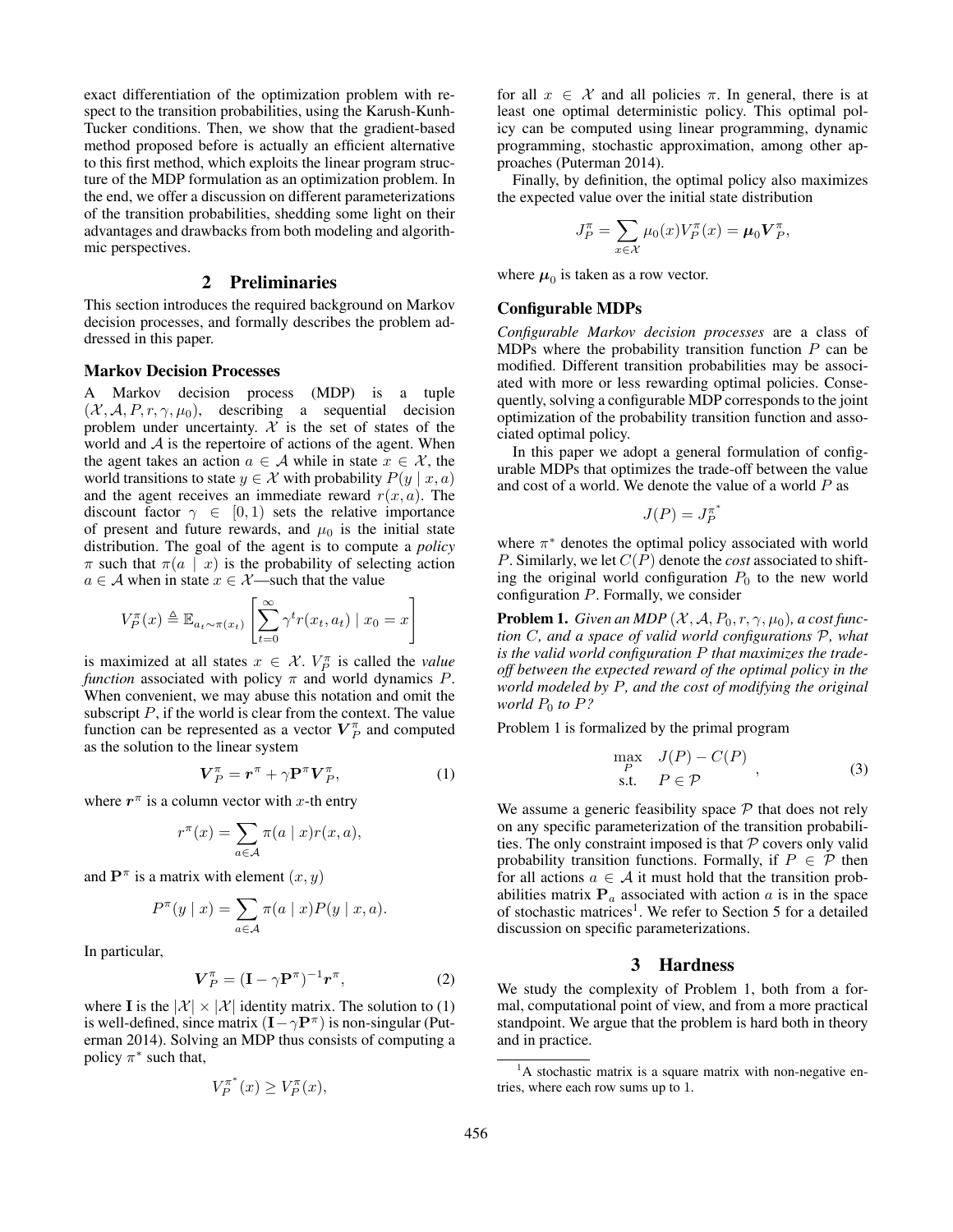

Figure 1: The MDP formulation of an instance of the 3-SAT-CNF problem with  $n = 4$  variables and  $m = 2$  clauses. Circles depict the  $4m+2$  states. Arrows depict the transition probabilities when executing the single action available. The transitions of the absorbing states were omitted for clarity.

# Computational Complexity

Before analyzing the complexity of Problem 1 we recall that for every optimization problem we can build an associated decision problem. In the case of Problem 1, the associated decision problem is that of determining whether given an MDP  $(X, \mathcal{A}, P_0, r, \gamma, \mu_0)$ , a cost function C and a lowerbound  $b$ , there is a probability transition function  $P$  such that the optimization problem has an optimal value larger than or equal to b.

The decision problem associated with Problem 1 is NP-Hard, *even when no cost function is present*. This shows that the hardness in Problem 1 is intrinsic in the selection of the transition function  $P$  that maximizes the expected value  $J(P)$ , and not due to the presence of a cost function. This observation is made formal in Theorem 1.

Theorem 1. *The decision problem associated with Problem 1 is NP-Hard, even when*  $C(P) \equiv 0$  *is the identically zero cost function.*

*Proof.* We reduce from 3-SAT-CNF, a well-known NP-Complete problem (Karp 1972). A boolean formula is said to be in 3-CNF if it is made up of a conjunction of clauses, and each clause is a disjunction of 3 literals. A literal corresponds to either a variable (*positive* literal) or the complement of a variable (*negative* literal). A 3-CNF formula is *satisfiable* if there is an assignment of truth values such that the formula evaluates to TRUE. The formula at the bottom of Figure 1 is satisfiable since  $(x_1 = 1, x_2 = 1, x_3 = 0,$  $x_4 = 0$ ) is a satisfying assignment. The 3-SAT-CNF decision problem is that of assessing if a 3-CNF formula is satisfiable.

Given an instance of  $3$ -SAT-CNF with *n* variables  ${x_1, \ldots, x_n}$  and m clauses, we construct (in polynomial time in  $n$  and  $m$ ) an instance of Problem 1. This construction is depicted in Figure 1 for an example formula. The instance is constructed as follows. First, we let the state space X consist of  $4m + 2$  states. For each clause i we create 3 states  $s_1^i$ ,  $s_2^i$ ,  $s_3^i$ , one for each of the 3 literals in the clause, and an initial state  $s_0^i$ . The two remaining states are absorbing and denoted as  $s_{\text{fail}}$  and  $s_{\text{goal}}$ . The action space A consists of a single action  $a$ . The reward function is always  $0$ except at state  $s_{\text{fail}}$  where it is  $-1$ . The probability transition function  $P_a$  is constructed as follows. For clause i, the initial state  $s_0^i$  transitions with probability 1 to the first literal in the same clause,  $s_1^i$ . Each state  $s_k^i$  ( $k = 1, 2$ ) may transition to state  $s_{\text{goal}}$  or the next state in the clause  $s_{k+1}^i$ . State  $s_3^i$  may transition to  $s_{\text{goal}}$  or  $s_{\text{fail}}$ . Specifically, if state  $s_k^i$  is associated with a *positive* literal  $x_j$ , we let  $P_a(s_{\text{goal}} |$  $s_k^i$ ) =  $\epsilon_j$ . If  $s_k^i$  is associated with a *negative* literal,  $\bar{x}_j$ , we let  $P_a(s_{\text{goal}} \mid s_k^i) = 1 - \epsilon_j$ . The remaining transition probabilities are computed as  $P_a(s_{k+1}^i | s_k^i) = 1 - P_a(s_{\text{goal}} | s_k^i)$  and  $P_a(s_{\text{fail}} | s_3^i) = 1 - P_a(s_{\text{goal}} | s_3^i)$ . In total we have *n* parameters  $\epsilon_i$  (one for each variable), and use the same parameter  $\epsilon_j$  on all states associated with variable  $x_j \in \{x_1 \dots x_n\}.$ The discount factor  $\gamma$  can be picked arbitrarily, as long as it is larger than 0. The initial distribution  $\mu_0$  is the uniform distribution over the initial states  $s_0^i$ . Finally, we let P be such that  $\epsilon_i \in [0, 1]$  for all  $i \in \{1, \ldots n\}.$ 

We now show that a solution to the 3-SAT-CNF problem exists if and only if Problem 1 attains a value larger than or equal to  $b \equiv 0$ . This implies that the decision problem associated with Problem 1 is at least as hard as the 3-SAT-CNF decision problem, completing the reduction.

 $(\Rightarrow)$  We start with the *if* direction. Suppose the 3-SAT-CNF instance has a satisfying truth assignment  $A =$  $(A_1, \ldots, A_n)$ . We show our algorithm returns YES by constructing a probability transition function  $P$  such that the value of the optimization problem,  $J(P)$ , is larger than or equal to 0. To construct such probability transition function we simply let  $\epsilon_i = A_i$  for all  $i \in \{1, \ldots, n\}$ . Since a satisfying assignment makes at least one literal in every clause take value 1, by construction, in every clause there will be at least one state transitioning to  $s_{\text{goal}}$  with probability 1. Since  $s_{\text{goal}}$  is reached with probability 1, we must have  $J(P) = 0$ .

 $(\Leftarrow)$  Moving to the *only if* direction, we start by supposing the decision problem associated with Problem 1 returns YES, that is, there exists a transition probability  $P$  such that  $J(P) \geq 0$ . By construction, no state can transition to  $s_{\text{fail}}$ with positive probability, or  $J(P)$  would be negative. Hence, for every clause there must exist at least one state that transitions to  $s_{\text{goal}}$  with probability 1, and consequently the  $\epsilon$  parameter associated with that transition is in  $\{0, 1\}$ . We can build a satisfying assignment as follows. For each variable  $x_i \in \{x_1, \ldots, x_n\}$ , we let  $A_i = \epsilon_i$  if  $\epsilon_i \in \{0, 1\}$ , or we let  $A_i = 0$  otherwise. Furthermore, by the way we constructed P, is is immediate to conclude that this truth assignment satisfies the logical formula.  $\Box$ 

Theorem 1 immediately implies that that there cannot exist a polynomial algorithm that can solve all instance of Problem 1. This remains true even if the cost function is con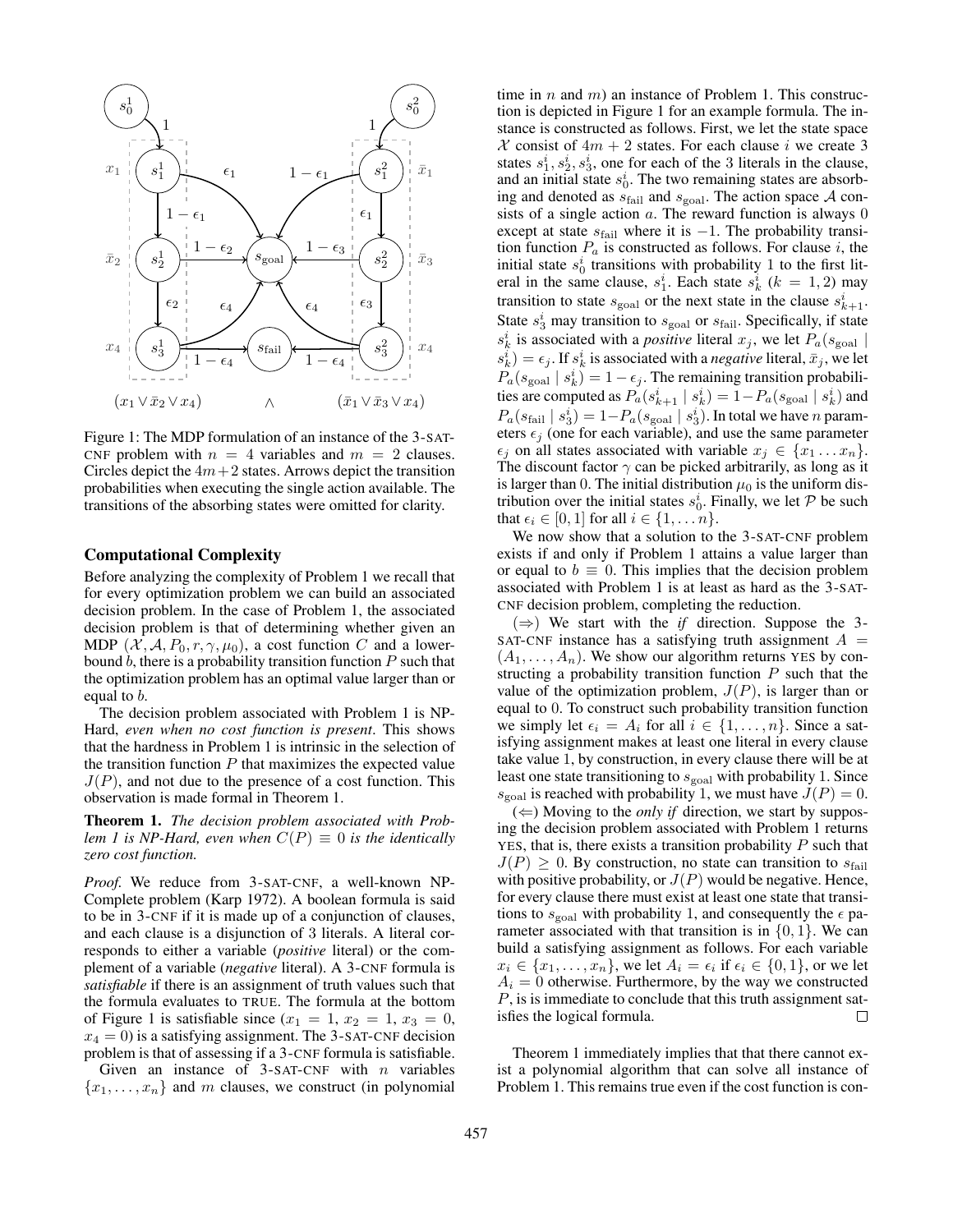strained to be polynomial, linear or constant in P.

# Practical Complexity

In the previous section we formally proved the complexity of the problem from a computational point of view. We now provide evidence that shows the problem is also hard in practice. For that purpose, we consider the following scenario.

Corridor We consider the simplified version of the COR-RIDOR scenario introduced by Silva, Melo, and Veloso (2018), and depicted in Figure 2a. An autonomous robot operates on a  $2 \times 2$  grid world, where cells A and G are separated by a closed door. The robot is able to move in four directions (UP, DOWN, LEFT, RIGHT) or stay in place (STAY). Each move action moves the agent deterministically to an adjacent cell, factoring in obstacles. The agent collects a reward of  $-1$  for all state-action pairs, except  $(G, STAY)$ , where it receives 0. In this particular scenario, the only possible modifications to the world consist in the opening of the door that separates A and G. This translates into a parameterization of the transition probabilities, where  $\theta$  denotes how much the door is opened ( $\theta = 0$  denotes the door is fully closed,  $\theta = 1$  denotes the door is fully opened):

$$
P_{\theta}(G \mid A, \text{DOWN}) = P_{\theta}(A \mid G, \text{UP}) = \theta
$$
  

$$
P_{\theta}(A \mid A, \text{DOWN}) = P_{\theta}(G \mid G, \text{UP}) = 1 - \theta
$$

Slightly abusing our notation, and letting  $V^*_{\theta}$  denote the optimal value function for the transition probabilities  $P_{\theta}$  we arrive at the following system

$$
\left\{\begin{array}{l} V_{\theta}^{*}(A)=\max\left\{-1+\gamma V_{\theta}^{*}(B), \right. \\ \left. \qquad \qquad -1+\gamma \left((1-\theta)V_{\theta}^{*}(A)+\theta V_{\theta}^{*}(G)\right)\right\} \\ \qquad \qquad =\max\left\{-1-\gamma-\gamma^{2}, \ -\frac{1}{1-\gamma(1-\theta)}\right\} \\ V_{\theta}^{*}(B)= -1-\gamma \\ V_{\theta}^{*}(C)=-1 \\ V_{\theta}^{*}(G)=0 \end{array}\right.
$$

In the computation of  $V^*_{\theta}(A)$  we only consider the actions RIGHT and DOWN as all other actions result in the agent remaining in A, which is suboptimal. Moreover,  $V^*_{\theta}(B)$  does not depend on  $\theta$  because moving from B to G always takes 2 steps in the optimal case.

Figure 2b depicts  $V^*_{\theta}(A)$  as a function of  $\theta$ , when assuming a discount factor  $\gamma = 0.9$ . Note that this function is flat in the region  $[0, \theta')$ , with  $\theta' \approx 0.3$ . This makes it hard to use methods based on local information. Unfortunately, these flat regions may be common in general. In fact, these flat regions occur when the optimal policy selects actions associated with transition probabilities that are not affected by the changes to the world. In the aforementioned CORRIDOR scenario, the flat region occurred while the optimal policy was to select action RIGHT when in state A. For  $\theta \in (\theta', 1]$ the optimal policy becomes to select action DOWN in that state, and consequently, the value  $V^*_{\theta}$  grows with  $\theta$  since the



Figure 2: 2a depicts the layout of the simplified version of the CORRIDOR scenario. 2b plots  $V^*_{\theta}(A)$  as a function of  $\theta$ , for this scenario.

chances of this action moving the agent to state  $G$  are increasing. Finally, note that when  $\theta = \theta'$  there are two deterministic optimal policies that differ on the action selected in state A. One selects action DOWN, the other action RIGHT. Consequently, there are infinite stochastic optimal policies (any convex combination of those two deterministic optimal policies).

# 4 Expected Reward Gradient Computation

We formally derive a gradient-based approach for solving the optimization problem (3). This approach builds upon the gradient of the objective function with respect to the transition probabilities P

$$
\nabla_P \left[ J(P) - C(P) \right].
$$

We focus on the gradient of the expected discounted rewards  $J(P)$ , since the cost function is task dependent. Specifically, we derive a method for computing  $\nabla_P J(P)$ . This method follows from the differentiation of a linear program with respect to  $P$  using the Karush-Kuhn-Tucker (KKT) conditions.

#### KKT-Based Method

We now show how to compute the gradient of the expected discounted rewards of the optimal policy in an MDP, as a function of the transition probabilities.

The value function  $V^*$  associated to the optimal policy can be computed as the solution to the linear program

$$
\mathcal{V}: \begin{cases} \min_{\mathbf{V}} & \mathbf{1}^{\top}\mathbf{V} \\ \text{s.t.} & V(x) \ge r(x, a) + \gamma \sum_{y \in \mathcal{X}} P(y \mid x, a) V(y) \\ & \forall x \in \mathcal{X}, a \in \mathcal{A} \end{cases}
$$

Any primal-dual solution  $(V^*, \lambda^*)$  of the problem  $V$ above minimizes the Lagrangian

$$
\mathcal{L}(\mathbf{V}^*, \boldsymbol{\lambda}^*) = \mathbf{1}^\top \mathbf{V}^* \n- \sum_{\substack{x \in \mathcal{X} \\ a \in \mathcal{A}}} \left( V^*(x) - r(x, a) - \gamma \sum_{y \in \mathcal{X}} P(y \mid x, a) V^*(y) \right) \lambda_{x, a}^*,
$$

.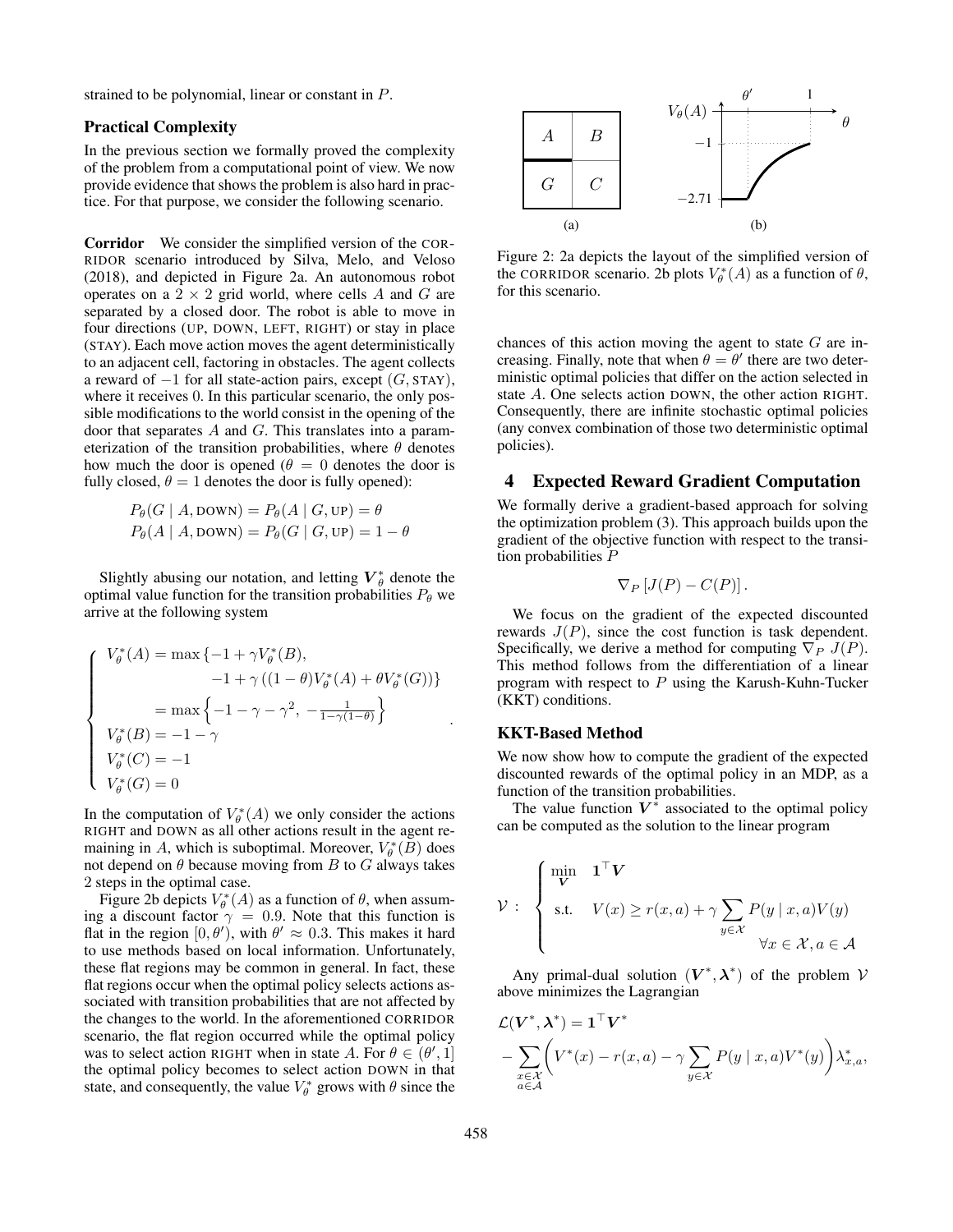and respects the stationary-complementary slackness (SCS) conditions, a subset of the Karush-Kuhn-Tucker conditions (Boyd and Vandenberghe 2004). In our case, the SCS conditions are

$$
\begin{cases}\n1 - \sum_{a \in \mathcal{A}} \lambda_{x,a}^* + \gamma \sum_{y \in \mathcal{X}} \sum_{a \in \mathcal{A}} \lambda_{y,a}^* P(x | y, a) = 0 \\
\forall x \in \mathcal{X} \\
\lambda_{x,a}^* \left( V^*(x) - r(x,a) - \gamma \sum_{y \in \mathcal{X}} P(y | x, a) V^*(y) \right) = 0 \\
\forall x \in \mathcal{X}, a \in \mathcal{A}\n\end{cases}
$$

where  $\lambda_{x,a}^* \in \mathbb{R}_+$  is a non-negative scalar for each  $x \in$  $\mathcal{X}, a \in \mathcal{A}$ . Notice that the SCS conditions can be seen as a level set  $g(P, \mathbf{V}^*, \boldsymbol{\lambda}^*) = \mathbf{0} \in \mathbb{R}^{|\mathcal{X}|+|\mathcal{X}||\mathcal{A}|}$ , which in turn defines an implicit function  $h : P \mapsto (\mathbf{V}^*, \boldsymbol{\lambda}^*)$ .

Let us fix a transition probability function  $\bar{P}$  and let  $(\bar{V}^*, \bar{\lambda}^*) = h(\bar{P})$  be the corresponding primal-dual solution of problem  $V$ . Applying the implicit function theorem, we know that the derivative of  $h$  at  $P$  is given by

$$
\left[\left.\frac{\partial h}{\partial P}\right|_{\bar{P}}\right] = -\left[\left.\frac{\partial g}{\partial (\mathbf{V}^*, \boldsymbol{\lambda}^*)}\right|_{\bar{P}, \bar{\mathbf{V}}^*, \bar{\boldsymbol{\lambda}}^*}\right]^{-1} \left[\left.\frac{\partial g}{\partial P}\right|_{\bar{P}, \bar{\mathbf{V}}^*, \bar{\boldsymbol{\lambda}}^*}\right],\tag{4}
$$

where  $[\partial g / \partial (\boldsymbol{V}^*, \boldsymbol{\lambda}^*)|_{\bar{P}, \bar{\boldsymbol{V}}^*, \bar{\boldsymbol{\lambda}}^*}]$  is the *Jacobian* of g relative to variable  $(V^*, \lambda^*)$ , evaluated at the point  $(\bar{P}, \bar{V}^*, \bar{\lambda}^*)$ . Notice that we treat  $(V^*, \lambda^*)$  as the vector of "dependent" variables" in  $g$ , and as such the Jacobian is a square matrix of dimension  $|\mathcal{X}| + |\mathcal{X}||\mathcal{A}|$ . Similarly,  $[\partial g/\partial P|_{\bar{P}, \bar{V}^*, \bar{\lambda}^*}]$ is the Jacobian of  $g$  relative to variable  $P$ , evaluated at point  $(\bar{P}, \bar{V}^*, \bar{\lambda}^*)$ . This Jacobian is a matrix of dimensions  $(|\mathcal{X}| + |\mathcal{X}||\mathcal{A}|) \times |\mathcal{X}||\mathcal{A}||\mathcal{X}|.$ 

Equation (4) is equivalent to solving the linear system  $AX = B$ , where

$$
\mathbf{A} = \left[ \left. \frac{\partial g}{\partial (\mathbf{V}^*, \boldsymbol{\lambda}^*)} \right|_{\bar{P}, \bar{\mathbf{V}}^*, \bar{\boldsymbol{\lambda}}^*} \right], \quad \mathbf{B} = -\left[ \left. \frac{\partial g}{\partial P} \right|_{\bar{P}, \bar{\mathbf{V}}^*, \bar{\boldsymbol{\lambda}}^*} \right],
$$

and  $X = \partial h / \partial P|_{\bar{P}}$  is the Jacobian we wish to compute. This Jacobian includes the partial derivatives of  $V^*$  with respect to the transition probabilities P. These partial derivatives can, subsequently, be used in the computation of the gradient of the expected rewards,  $J(P)$ , with respect to the transition probabilities. Finally, note that since  $g$  has such a simple representation, involving only sums and a few monomials, computing A and B is easy.

#### Fixed Policy Differentiation

While the KKT-based method correctly computes the gradient as a function of the transition matrix, in practice, it is somewhat slow, since the Jacobians required to solve (4) become very large for MDPs with big state and action spaces.

We now introduce a more computationally efficient method that exploits the linear program structure of  $V$ . Doing so will allow us to reduce the size of the Jacobians required to compute the gradient of the expected discounted



Figure 3: Close-up on a space of transition probabilities, with two different optimal policies. Depicts how policy  $\bar{\pi}^*$ remains optimal in a neighborhood of probability transition function  $\overline{P}$ .

reward of the optimal policy of an MDP relative to the probability transition function.

Let us start by defining  $g^{\pi}: P \mapsto V^{\pi}$  as the function that maps probability transition functions to the value function associated with policy  $\pi$ . From (2),

$$
g^{\pi}(P) = (\mathbf{I} - \gamma \mathbf{P}^{\pi})^{-1} \mathbf{r}^{\pi}.
$$

Now, given a probability transition function  $\bar{P}$ , let  $\bar{\pi}^*$  be an optimal policy for the MDP modeled by  $\bar{P}$ . In most circumstances,  $\bar{\pi}^*$  remains optimal in a neighborhood  $B(\bar{P}, \varepsilon)$  of P, for a small enough positive constant  $\varepsilon$  (Figure 3). This results from the continuity of the problem with respect to each entry of the probability transition function. When this is the case we say  $\bar{\pi}^*$  is *neighborhood optimal*, and we have

$$
\boldsymbol{V}_{P}^{*} = \boldsymbol{g}^{\bar{\pi}^{*}}(P), \ \forall P \in B(\bar{P}, \varepsilon).
$$

But then,

$$
\frac{\partial \boldsymbol{V}^*_{\bar{P}}}{\partial P} = \frac{\partial g^{\bar{\pi}^*}(\bar{P})}{\partial P},
$$

where the functions are guaranteed to be differentiable.

The partial derivative of  $g^{\pi^*}(\bar{P})$  relative to a specific entry of the probability transition function can be computed as

$$
\frac{\partial g^{\bar{\pi}^*}(\bar{P})}{\partial P(y|x,a)} = \gamma (\mathbf{I} - \gamma \bar{\mathbf{P}}^{\bar{\pi}^*})^{-1} \frac{\partial \bar{\mathbf{P}}^{\bar{\pi}^*}}{\partial P(y|x,a)} (\mathbf{I} - \gamma \bar{\mathbf{P}}^{\bar{\pi}^*})^{-1} \mathbf{r}^{\bar{\pi}^*}
$$

$$
= \gamma (\mathbf{I} - \gamma \bar{\mathbf{P}}^{\bar{\pi}^*})^{-1} \frac{\partial \bar{\mathbf{P}}^{\bar{\pi}^*}}{\partial P(y|x,a)} \mathbf{V}_{\bar{P}}^{\bar{\pi}^*}, \tag{5}
$$

By definition of  $\mathbf{P}^{\pi}$ , it follows that the Jacobian  $\left[\partial \bar{P}^{\pi^*}/\partial P(y \mid x, a)\right]$  is a  $|\mathcal{X}| \times |\mathcal{X}|$  sparse matrix where entry  $(x, y)$  has value  $\bar{\pi}^*(a \mid x)$ . As such, we can further extend the result in (5) as

$$
\frac{\partial g^{\bar{\pi}^*}(\bar{P})}{\partial P(y \mid x, a)} = \gamma \bar{\pi}^*(a \mid x) \boldsymbol{V}_{\bar{P}}^{\bar{\pi}^*}(y) (\mathbf{I} - \gamma \bar{\mathbf{P}}^{\bar{\pi}^*})^{-1} \mathbb{1}_x, \tag{6}
$$

where  $\mathbb{1}_x \in \mathbb{R}^{|\mathcal{X}|}$  denotes the indicator vector with x-th entry as 1. The Jacobian  $\left[\partial g^{\bar{\pi}^*}(\bar{P})/\partial P(y \mid x, a)\right]$  can thus be computed by solving a linear system  $AX = B$ , where

$$
\mathbf{A} = \left(\mathbf{I} - \gamma \bar{\mathbf{P}}^{\bar{\pi}^*}\right), \qquad \mathbf{B} = \gamma \bar{\pi}^*(a \mid x) \mathbf{V}_{\bar{P}}^{\bar{\pi}^*}(y) \mathbb{1}_x,
$$

and consequently, **A** is a square matrix of dimension  $|\mathcal{X}|$ and **B** a vector of dimension  $|\mathcal{X}|$ . The computation of the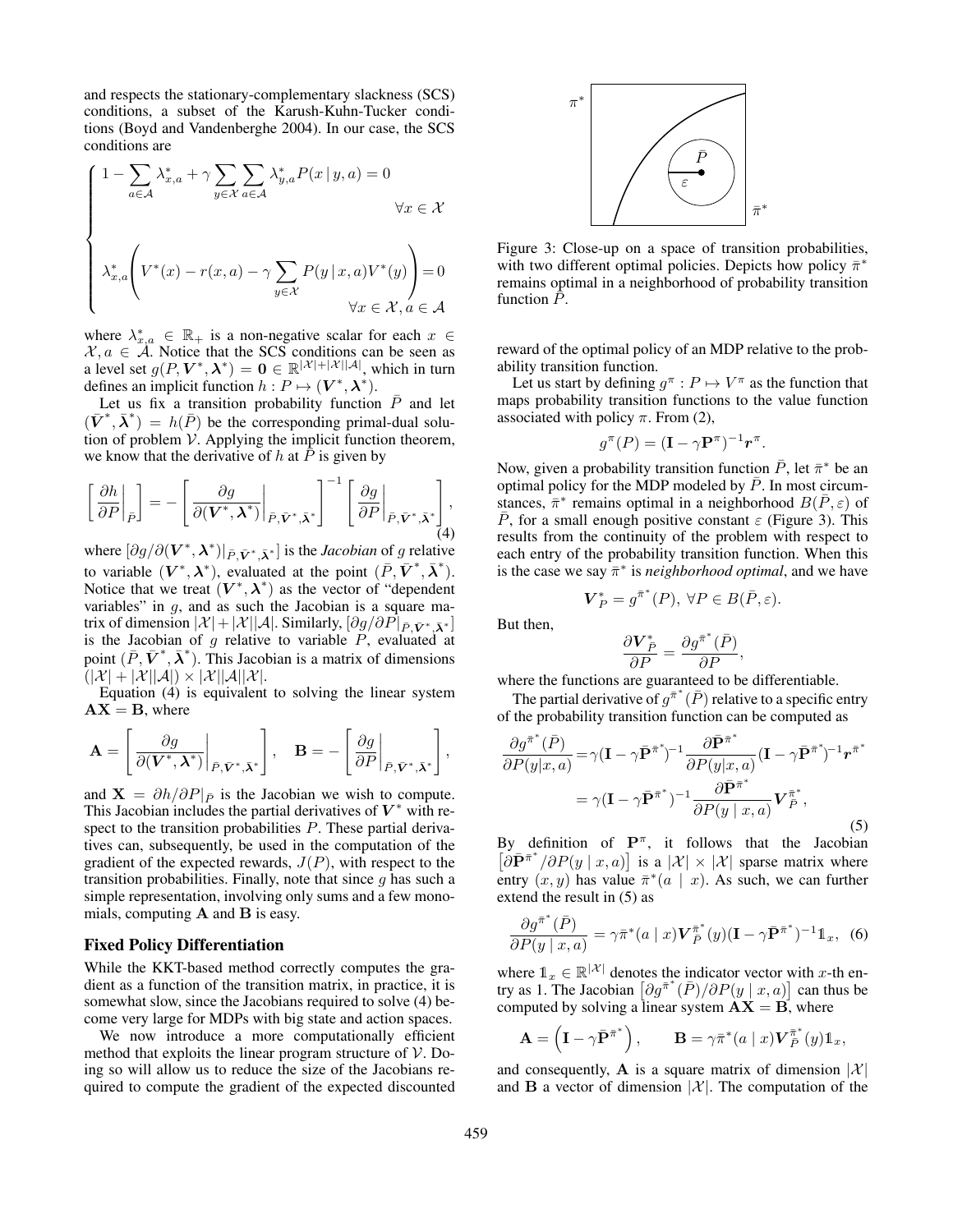full Jacobian  $\left[\partial g^{\bar{\pi}^*}(\bar{P})/\partial P\right]$  follows a similar flavor, with B extended as the horizontal stacking of (6) for all states  $x, y \in \mathcal{X}$  and actions  $a \in \mathcal{A}$ , resulting in a  $|\mathcal{X}| \times |\mathcal{X}||\mathcal{A}||\mathcal{X}|$ matrix. The size of the linear system that needs to be solved is significantly smaller than that of the KKT-based method. As we will see in the next section, however, in practice we typically only need to compute the partial derivatives with respect to some  $(x, a, y)$  triplets.

The derivation above lets us conclude that, when  $\bar{\pi}^*$  is neighborhood optimal for  $\overline{P}$ , we can compute the exact gradient  $\nabla_P J(\overline{P})$  by fixing the optimal policy and ignoring its dependency with respect to  $\overline{P}$ . Formally,

$$
\frac{\partial J(\bar{P})}{\partial P(y \mid x, a)} = \mu_0 \frac{\partial \mathbf{V}_{\bar{P}}^{\bar{\pi}^*}}{\partial P(y \mid x, a)}
$$
  
=\n
$$
\gamma \mu_{\bar{P}}^{\bar{\pi}^*} \frac{\partial \bar{\mathbf{P}}^{\pi^*}}{\partial P(y \mid x, a)} \mathbf{V}_{\bar{P}}^{\bar{\pi}^*}.
$$
\n(7)

where, for compactness, given a policy  $\pi$  and world P we define  $\mu_P^{\pi} = \mu_0 (\mathbf{I} - \gamma \mathbf{P}^{\pi})^{-1}$ . This matches the gradient step of the method proposed previously by Silva, Melo, and Veloso (2018). The gradient step of this method was introduced as an approximation. However, our derivation shows it is actually exact *when the optimal policy remains optimal in a neighborhood of the current transition probabilities*.

One may now wonder what happens when  $\bar{\pi}^*$  does not remain optimal in a neighborhood of  $P$ . Unfortunately, the value function is no longer guaranteed to be differentiable when this is the case. This is depicted in Figure 2b, which plots the value function as a function of the transition probabilities P, on the CORRIDOR scenario. As discussed before, at  $\theta = \theta'$  there are multiple optimal policies, and we can observe that the function is not differentiable in that point. In practice, the set of points where the function is non-differentiable has null Lebesgue measure (Neu and Szepesvári 2007). Furthermore, one can always resort to a subgradient method when these points are problematic (Bertsekas 1999).

### 5 Analysis on Parameterizations

We now analyze different parameterizations for the probability transition matrices. We classify parameterizations as being either *local* or *global*. *Local* paramaterizations allow the parameterization of specific elements of the transition probabilities, providing a finer control over the definition of possible changes to the world. *Global* parameterizations, on the other hand, focus on the specification of a space of possible world configurations, by parameterizing the transition probabilities as a combination of possible world configurations known in advance.

In practice, both types of parameterizations can be used for modeling a planning problem. The choice, however, comes with consequences in terms of modeling and algorithmic complexity.

#### Local Parameterizations

We consider a *local* parameterization that which parameterizes specific elements of the probability transition function. The simplest parameterization of this kind takes the form

$$
P_{\theta}(y \mid x, a) = \theta
$$
  
\n
$$
P_{\theta}(z \mid x, a) = 1 - \theta,
$$
\n(8)

for  $\theta \in [0, 1]$ , arbitrary states x, y, z, and arbitrary action a. The transition probabilities remain stochastic, since both elements  $P_{\theta}(y \mid x, a)$  and  $P_{\theta}(z \mid x, a)$  remain necessarily non-negative and sum up to 1. More precisely, this is only guaranteed if there is a probability 1 of moving from state x to one of y or z in the original world configuration  $P_0$ . In order to avoid this additional assumption, this parameterization can be extended as

$$
P_{\theta}(y \mid x, a) = \xi_{x,a} \theta
$$
  
\n
$$
P_{\theta}(z \mid x, a) = \xi_{x,a} (1 - \theta),
$$

where  $\xi_{x,a} = P_0(y \mid x, a) + P_0(z \mid x, a)$  is a normalization constant.

The CORRIDOR scenario presented in Section 3 illustrates an application of this parameterization. Two remarks are in order. First, for longer versions of the CORRIDOR scenario, on  $2 \times N$  grids, the number of parameters grows linearly with the number of doors. Secondly, this parameterization has the disadvantage of imposing a bounded domain on  $\theta$ , which may require more complex solution methods. For example, a projection step may be necessary in gradient-based approaches (Silva, Melo, and Veloso 2018).

In order to avoid the need for a projection operator, a softmax parameterization can be used instead. We consider a parameterization where entries  $(x, a, y)$  of the transition probabilities are associated with parameters  $\theta_{x,a,y}$ . For an arbitrary state-action pair  $(x, a)$ , we define  $\mathcal{X}_{x,a}$  as the set of entries  $(x, a, y)$ ,  $\forall y \in \mathcal{X}$  that are associated with parameters. The transition probabilities are then formulated as

$$
P_{\theta}(y \mid x, a) = \xi_{x,a} \frac{\exp(\theta_{x,a,y})}{\sum_{z \in \mathcal{X}_{x,a}} \exp(\theta_{x,a,z})},
$$

where  $\xi_{x,a} = \sum_{z \in \mathcal{X}_{x,a}} P_0(z \mid x, a)$ , is a normalization constant. This parameterization does not impose a bounded domain on parameters  $\theta$ .

*Local* parameterizations have been successfully applied to other scenarios, including the TAXI domain and a robotic water pouring task (Silva, Melo, and Veloso 2018).

# Global Parameterization

We consider a *global* parameterization that which parameterizes the transition probabilities as a combination of possible world configurations known in advance. An example is when the transition probabilities are parameterized as a convex combination of a finite set of M world configurations, each represented as a probability transition matrix  $P_i$ ,  $i=1 \ldots M$ 

$$
P_{\theta} = \sum_{i=1}^{M} \theta_i P_i,
$$

where parameters  $\theta$  lie on the  $M - 1$  simplex, that is, all elements of  $\theta$  are non-negative and sum up to 1.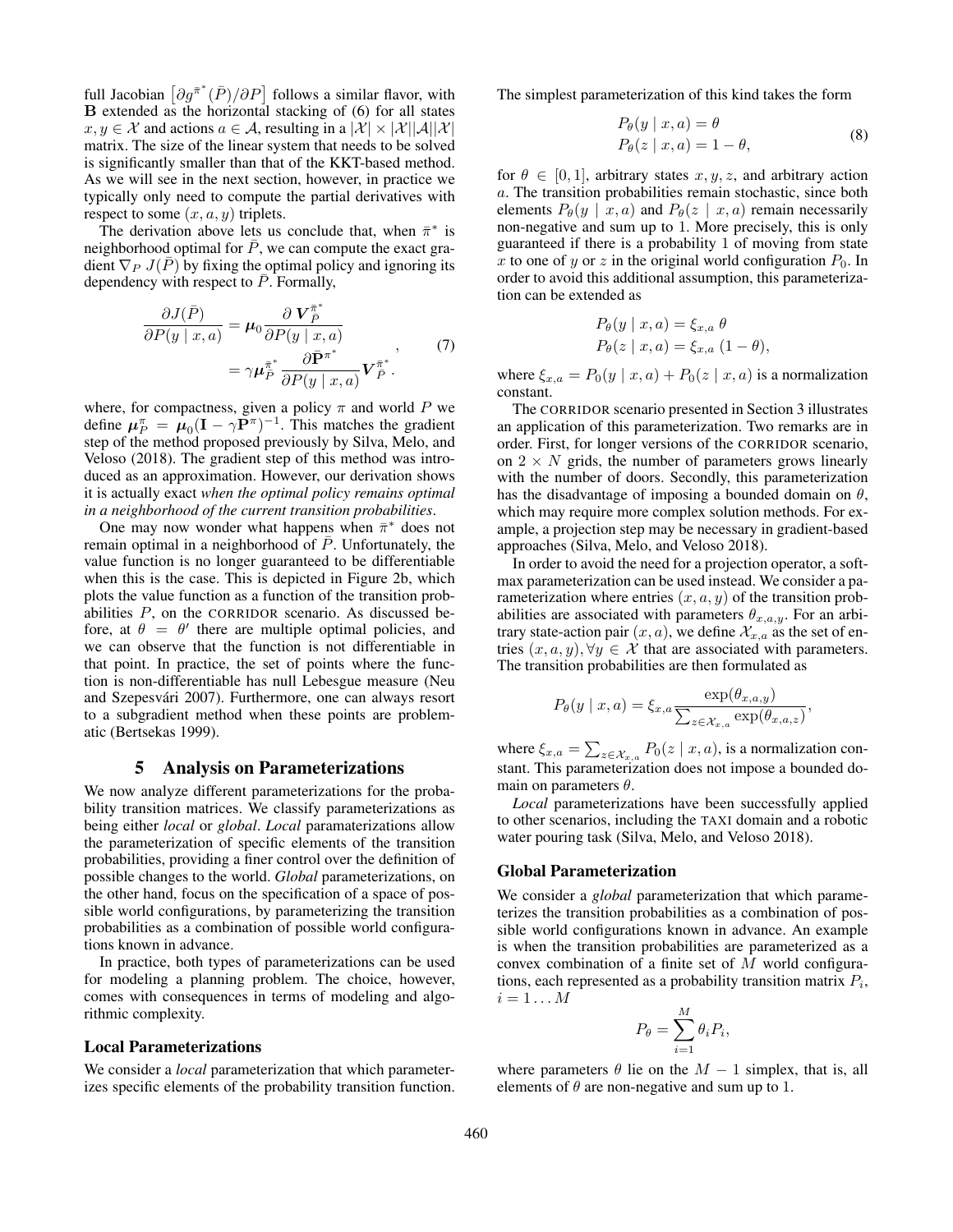This paramaterization also requires a bounded domain for the parameters. It is possible to avoid this by extending the parameterization, similarly to what we did before:

$$
P_{\theta} = \sum_{i=1}^{M} u_i(\theta) P_i, \qquad u_i(\theta) = \frac{\exp(\theta_i)}{\sum_{j=1}^{M} \exp(\theta_j)}.
$$

We illustrate an application of a global parameterization on a concrete planning problem.

Racetrack We consider the RACETRACK scenario introduced by Metelli, Mutti, and Restelli (2018). An autonomous race car is to race on a track. The car is provided actions that increase/decrease the velocity (up/down to a maximum/minimum values), or do nothing. In this scenario, the world can be changed in terms of two components: the aerodynamics profile of the car, or its engine setting. The aerodynamics profile can be set to LOW-SPEED or HIGH-SPEED, denoting the speeds at which the car is more stable. Stability translates to the probability of a random action being executed. The dynamics of the world for these settings are established by the transition probabilities  $P_{\text{ls}}$  and Phs. The engine setting can be set to NO-BOOST or BOOST. The latter setting allows the car to reach higher speeds at the expense of lower reliability. Reliability translates to the probability of a failure of the engine that prevents the car from racing. These dynamics of the world are established by the transition probabilities  $P_{\text{nb}}$  and  $P_{\text{b}}$ . The combinations of aerodynamic profile and engine setting leads to the a finite set of possible worlds  $\{P_{\text{ls},\text{nb}}, P_{\text{ls},\text{b}}, P_{\text{hs},\text{b}}, P_{\text{hs},\text{b}}\}$ . This translates to a parameterization of the transition probabilities

$$
P_{\theta} = \theta_0 P_{\text{ls},\text{nb}} + \theta_1 P_{\text{ls},\text{b}} + \theta_2 P_{\text{hs},\text{nb}} + \theta_3 P_{\text{hs},\text{b}},
$$

where  $\theta$  lies on the 3-simplex.

Note that the number of vertex world configurations to be specified grows exponentially with the number of environmental features that can be tuned. In this scenario, there were only two environmental features, aerodynamics profile and engine setting, but 4 parameters were necessary.

*Global* parameterizations have been applied to other scenarios, including a STUDENT-TEACHER domain (Metelli, Mutti, and Restelli 2018).

#### Modeling Considerations

When modeling a planning problem, the choice between a *local* or *global* paramaterization should take into account the nature of the possible changes to the world. If the possible changes to the world are specific to certain elements of the transition probabilities and mostly independent among themselves, it should be easier to build a *local* parameterization. For example, on the CORRIDOR scenario the *local* parameterization required a single parameter for each possible change—the opening of a door—and this parameter had an expressive meaning—how much the door is opened. On the other hand, a *global* parameterization would require defining the transition probabilities for all combinations of possible worlds—all doors closed, only one door opened, only two doors opened, and so on. This combinatorial explosion of models that need to be specified can become cumbersome.

In scenarios where environmental features impact multiple entries of the transition probabilities, it tends to be easier to build a *global* parameterization instead. For example, the BOOST feature of the RACETRACK scenario impacts multiple entries of the transition probabilities in order to introduce the stochastic reliability component at high speeds. Modeling this feature with a *local* parameterization requires the BOOST parameter to be considered in all states associated with high speeds. Additionally, when multiple environmental features impact the same states, complex parameterizations may be necessary in order to encode the desired stochastic transitions.

# Algorithmic Considerations

The nature of the parameterization also has an impact at an algorithmic level. When the possible changes to the world are independent it can actually be more efficient to use a *local* parameterization. As discussed before, in the CORRIDOR scenario the *local* parameterization leads to a linear number of parameters with the number of possible changes to the world, while in the *global* parameterization we observe a combinatorial explosion. Computing and storing all the possible combinations can quickly become intractable.

Additionally, the gradient of the simple *local* parameterization in (8) can also be efficiently computed

$$
\frac{\partial J(P_{\theta})}{\partial \theta_i} = \frac{\partial J(P_{\theta})}{\partial P_{\theta}(y \mid x, a)} - \frac{\partial J(P_{\theta})}{\partial P_{\theta}(z \mid x, a)}
$$

$$
= \gamma \pi^*(a \mid x) \mu_{P_{\theta}}^{\pi^*}(x) \left(V_{P_{\theta}}^{\pi^*}(y) - V_{P_{\theta}}^{\pi^*}(z)\right),
$$

where we used  $(6)$  and  $(7)$ .

Computing the gradient of *local* parameterizations may, however, become expensive when the same parameter is used in the parameterization of multiple entries of the transition probabilities. This can be observed from the chain rule

$$
\frac{\partial J(P_{\theta})}{\partial \theta_i} = \sum_{\substack{x,y \in \mathcal{X} \\ a \in \mathcal{A}}} \frac{\partial J(P_{\theta})}{\partial P_{\theta}(y \mid x, a)} \frac{\partial P_{\theta}(y \mid x, a)}{\partial \theta_i},
$$

where the partial derivative  $[\partial P_{\theta}(y \mid x, a) / \partial \theta_i]$  will be nonzero for all entries of the transition probabilities that  $\theta_i$  impacts, and consequently needs to be computed. This can be problematic in the softmax parameterization, since multiple parameters are used in the computation of the normalization denominator. In particular, for a state-action pair  $(x, a)$  the gradient for this parameterization is

$$
\frac{\partial J(P_{\theta})}{\partial \theta_{x,a,y}} = \sum_{z \in \mathcal{X}_{x,a}} \frac{\partial J(P_{\theta})}{\partial P_{\theta}(z \mid x, a)} \frac{\partial P_{\theta}(z \mid x, a)}{\partial \theta_{x,a,y}} \n= \gamma \pi^*(a|x) \mu_{P_{\theta}}^{\pi^*}(x) \sum_{z \in \mathcal{X}_{x,a}} V_{P_{\theta}}^{\pi^*}(z) \frac{\partial P_{\theta}(z \mid x, a)}{\partial \theta_{x,a,y}},
$$

which can become expensive to compute as  $|\mathcal{X}_{x,a}|$  grows.

A good indicator that a *global* parameterization is better suited is actually when a single parameter impacts many entries of the transition probabilities. In *global* parameterizations the impact of a parameter is bounded by the number of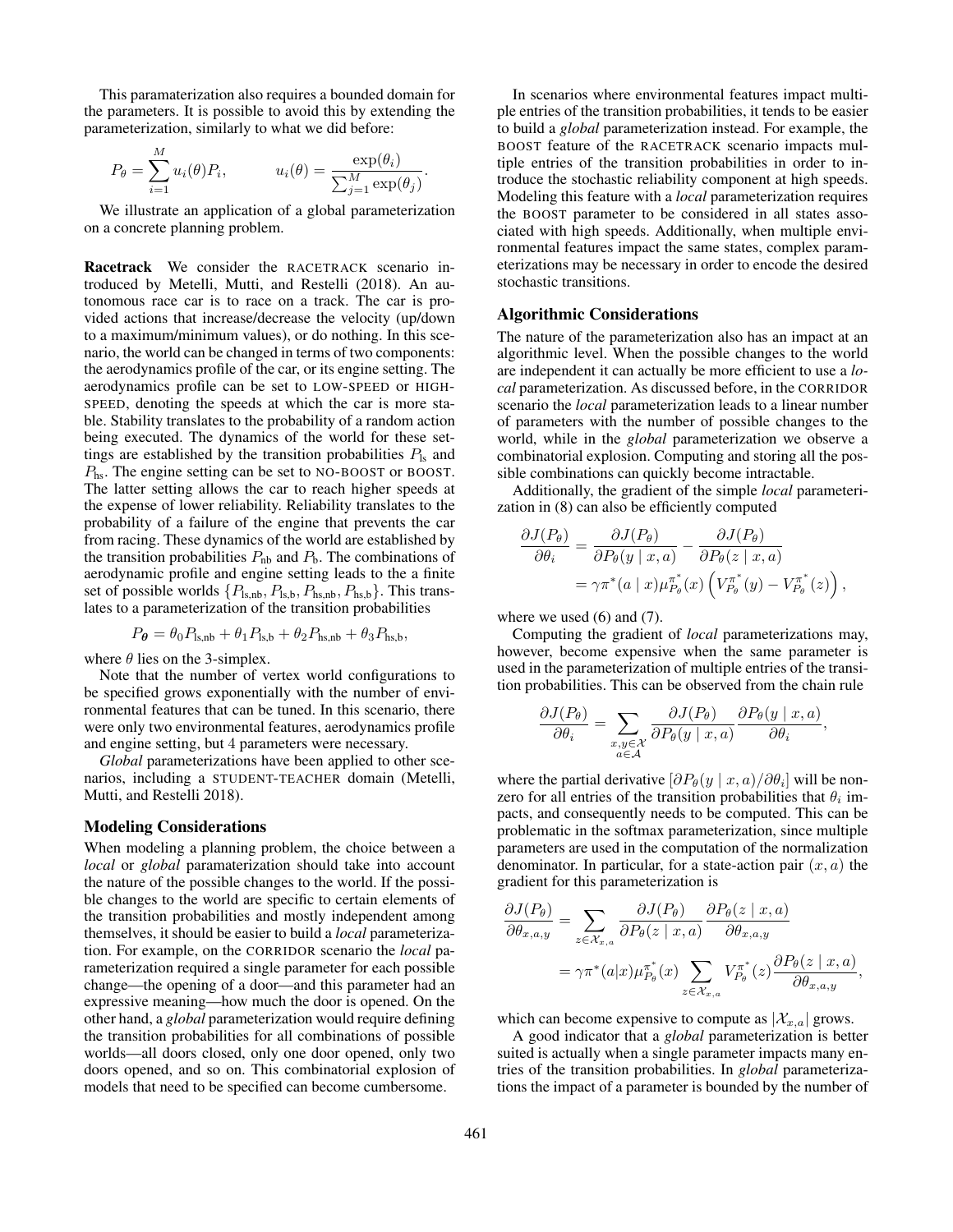vertex world configurations of the feasibility model space. In fact, for the softmax version of the *global* parameterization, we can analytically compute the gradient as

$$
\frac{\partial J(P_{\theta})}{\partial \theta_i} = \gamma u_i(\theta) \mu_{P_{\theta}}^{\pi^*}(x) \left( \mathbf{P}_i^{\pi^*} - \mathbf{P}_{\theta}^{\pi^*} \right) \boldsymbol{V}_{P_{\theta}}^{\pi^*}.
$$
 (9)

This results from (5) and the fact

$$
\frac{\partial u_j(\theta)}{\theta_i} = u_i(\theta)\mathbb{I}(i = j) - u_i(\theta)u_j(\theta),
$$
  

$$
\frac{\partial P_{\theta}}{\partial \theta_i} = \sum_{j=1}^M \frac{\partial u_j(\theta)}{\partial \theta_i} P_j = u_i(\theta) (P_i - P_{\theta}),
$$

where  $\mathbb{I}(y = x)$  is an indicator function, taking value 1 when  $y = x$  and 0 otherwise. The gradient of this parameterization may be more efficient to compute in problems with large state spaces and small number of environmental features.

### 6 Related Work

Our work in this paper is related with other ideas in the literature of Markov decision processes. One such example is the concept of Markov decision processes with imprecise probabilities (MDPIPs), which allow the representation of uncertainty in the transition probabilities of MDPs (White and Eldeib 1994; Delgado et al. 2011; 2016). Bounded Markov Decision Processes (BMDPs), in particular, represent this uncertainty through the specification of *uncertainty intervals* for different entries of the probability transition function (Givan, Leach, and Dean 2000). This uncertainty representation allows for optimal methods that solve BMDPs efficiently under either optimistic or pessimistic assumptions over the true distribution of the transition probabilities. BMDPs under optimistic assumptions model a subset of the class of problems covered by Problem 1. In particular, those with no costs ( $C \equiv 0$ ), and following a *global* parameterization where the set of vertex world configurations includes every possible combination of lower and upper bounds of the uncertainty intervals associated with uncertain transition probabilities. In this setting, one may naturally wonder if BMDPs can solve the 3-SAT-CNF instance constructed in Section 3. Unfortunately, the answer to this question is negative, since BMDPs are not able to model the "shared" transition probabilities between different states associated with the same variable.

BMDPs under pessimistic assumptions compute a *robust* policy that maximizes the expected rewards under the worst realization of the transition probabilities, within some uncertainty bounds. As such, BMDPs under pessimistic assumptions are a particular case of a more general class of problems known as *robust* Markov decision processes (RMDPs). In their general form, RMDPs are also NP-Hard, which can be proved by a reduction from the 3-SAT-CNF problem (Bagnell, Ng, and Schneider 2001). In fact, our hardness proof is inspired by this one. It turns out that RMDPs can be solved efficiently when the *uncertainty set* of possible transition probabilities is *s,a-rectangular* (Nilim and El Ghaoui 2005) or *s-rectangular* (Ho, Petrik, and Wiesemann 2018). That is, the uncertainty sets are constrained by  $l_1$  norms, and defined independently for each state  $s$  and action  $a$ , or for each state s, respectively.

Recent work has also considered the problem of redesigning environments to maximize agent utility, and formulated it as a classical planning problem where the transition dynamics are part of the planning state space (Keren et al. 2017). However, their approach considers modifications over a finite set of worlds, which is in contrast with the approaches considered in this paper that allow for continuous changes.

Finally, another line of related work is the concept of Linearly Solvable MDPs (LMDPs) (Todorov 2006; Jonsson and Gómez 2016). LMDPs are a class of MDPs with no explicit actions, and where the controller is free to modify the predefined transition probabilities  $\bar{P}$  of an *uncontrolled* Markov chain, but at a cost measured by the KL-divergence function. While the problem addressed by LMDPs is fundamentally different than Problem 1, the two problems share some similarities. Namely, that in a sense, LMDPs transform a discrete optimization over actions (a regular MDP) to a continuous optimization problem over transition probabilities (Jonsson and Gómez 2016).

# 7 Conclusion

In this paper we considered a problem recently introduced in the literature of Markov decision processes: the problem of jointly optimizing the policy and probability transition function of an MDP, with the goal of finding more rewarding environments and associated optimal policies.

Our work made three main contributions. First, we contributed a theoretical analysis of the complexity of the problem. In particular, we showed that, in general, the problem is NP-Hard. We also provided concrete evidence that the problem can be hard to solve in practice.

Secondly, we contributed a formal derivation of a gradient-based approach for solving the aforementioned problem. This derivation provides a greater thereotical understanding of the method previously proposed by Silva, Melo, and Veloso (2018).

Our last contribution was of a more practical nature. We offered a thorough analysis and discussion on different parameterizations of the probability transition function. We provide several considerations on the application of these different parameterizations on concrete planning scenarios, while discussing their advantages and drawbacks from both modeling and algorithmic perspectives.

# 8 Acknowledgments

This work was partially supported by national funds through the Portuguese Fundação para a Ciência e a Tecnologia under project UID/CEC/50021/2013 (INESC-ID multi annual funding) and the Carnegie Mellon Portugal Program and its Information and Communications Technologies Institute, under project CMUP-ERI/HCI/0051/2013. Rui Silva acknowledges the PhD grant SFRH/BD/113695/2015. This work was also supported by the National Science Foundation under grants IIS-1718457, IIS-1617590, and CCF-1733556, and the ARO under award W911NF-17-1-0082.